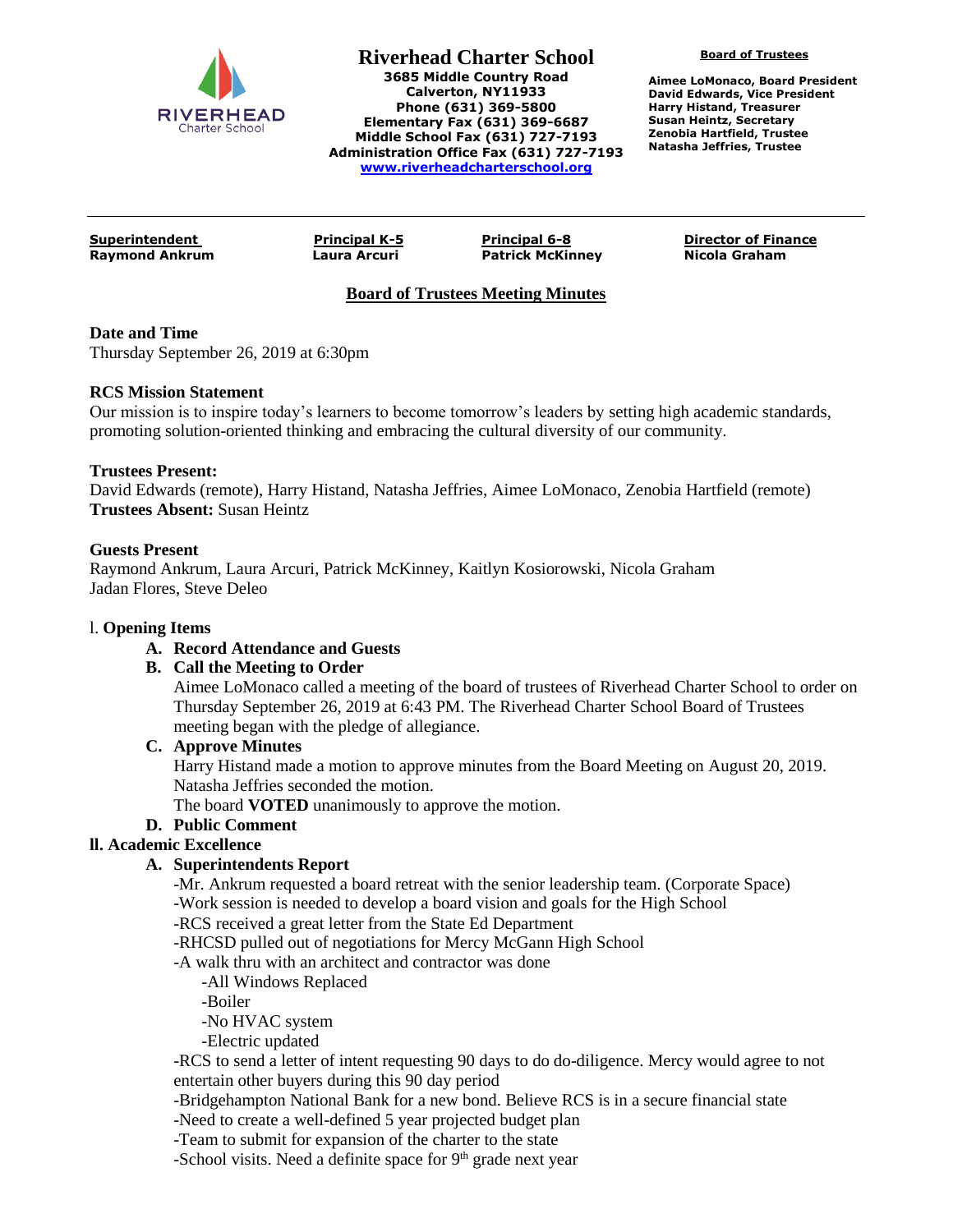

**Riverhead Charter School 3685 Middle Country Road Calverton, NY11933 Phone (631) 369-5800 Elementary Fax (631) 369-6687 Middle School Fax (631) 727-7193 Administration Office Fax (631) 727-7193 [www.riverheadcharterschool.org](http://www.riverheadcharterschool.org/)**

**Board of Trustees**

**Aimee LoMonaco, Board President David Edwards, Vice President Harry Histand, Treasurer Susan Heintz, Secretary Zenobia Hartfield, Trustee Natasha Jeffries, Trustee**

**Superintendent Principal K-5 Principal 6-8 Director of Finance Raymond Ankrum Laura Arcuri Patrick McKinney Nicola Graham**

-Begin monitoring RCS graduates as they continue through high school -Hire a High School principal once a location is secure -Maker Space is a viable option

**David Edwards** made a motion to approve upon the recommendation of the Superintendent of schools, the board approves for Lamb and Barnowsky to send a letter of intent for 90 days on behalf of the Riverhead Charter School to the Diocese for the Mercy McGann property. The diocese will agree to not entertain any offers on the property until the end of the 90 days.

**Harry Histand** seconded the motion.

The board **VOTED** unanimously to approve the motion.

# **lll. CEO Support and Evaluation**

## **IV. Development**

#### **V. Facility**

**IV. Finance**

## **Director of Finance Report**

-Ms. Graham informed the board that all cash accounts are healthy

-List of Checks written were presented

-#8682 Eclipse Maintenance Annual Cost

-1/6 Tuition billings were sent to 18 districts

-ERate- \$21,870 received for monies spent last year

-Extensis medical was renewed at a 9.5% increase lowered from initial 15.1% increase

-Looking into other PEO companies but extensis is cheaper

-Cannot just separate medical insurance from extensis would need to separate everything

# **VII. Governance**

#### **V. Other Business**

A. Capital One gave a presentation regarding opportunities they can off to RCS Capital one offers different programs in which RCS can partner with

-Fundraising

-Grants

-Junior Achievement

-Planting Flowers in the community

-Painting

-Soup Kitchen

This is a volunteer outreach program

-Capital One is offering a 2% for 1 year checking account

-100% Liquid (no pull out penalties)

-Rate locked in for 1 year

-No fees

-Commercial Cards- School expenses on the card receive 1.5% cash back

**David Edwards** made a motion to approve upon the recommendation of the Superintendent of schools, the board approves to move \$59,000 from the Bridgehampton National Bank operating account to a Capital One checking account.

**Harry Histand** seconded the motion.

The board **VOTED** unanimously to approve the motion.